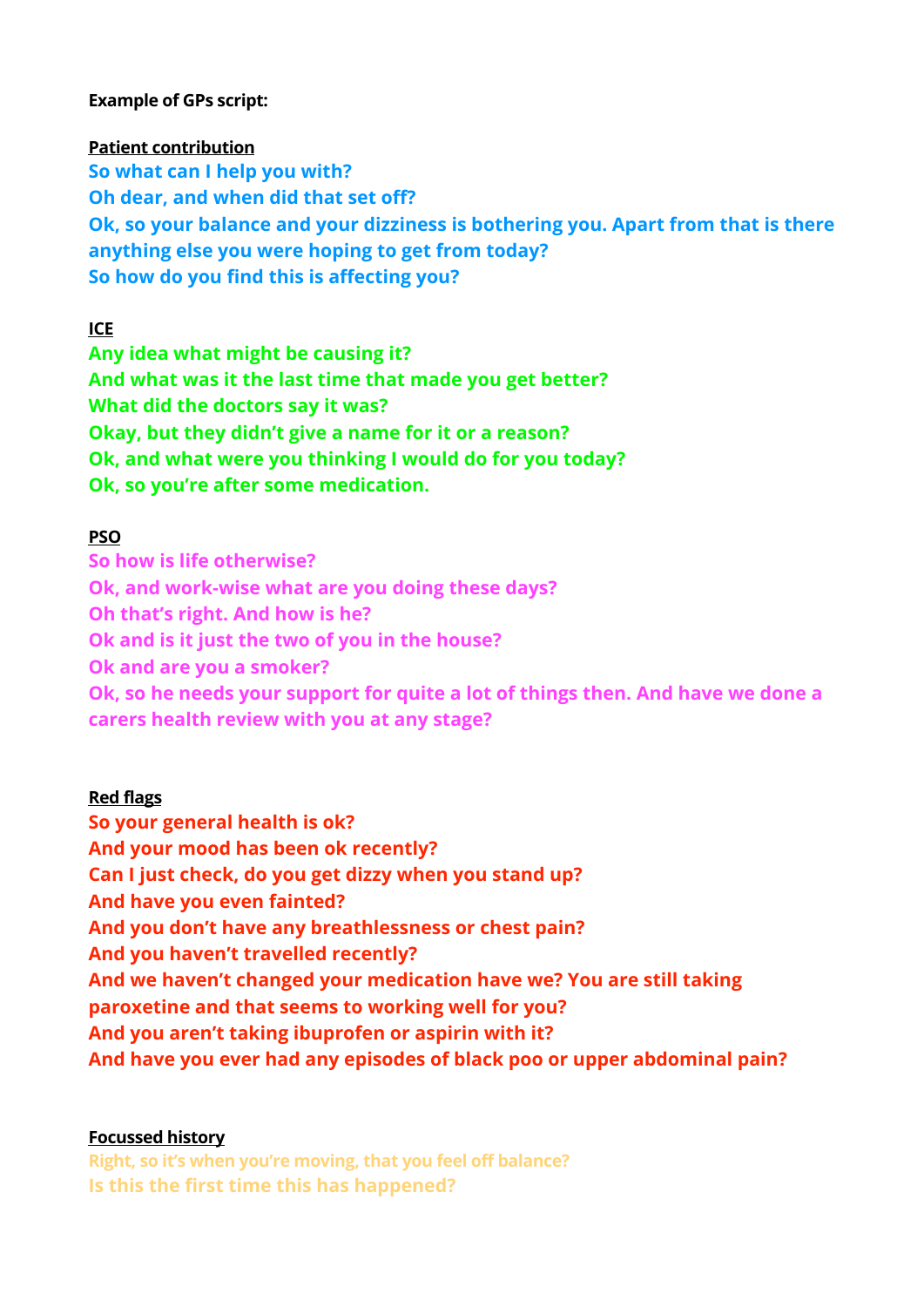**Ok, and does anything else happen with it? Any other symptoms? But you've been quite well in yourself. No change in your hearing? And no buzzing in your ears, or discharge from them? Ok, so just to get a better idea of what the problem is: I'm going to ask a few other questions to rule out some possible causes of your symptoms. Have you had a fever at all? Do you drive?** 

# **Focussed examination**

**Ok, so I'm going to start by having a look in your ears and in your throat, and also check your hearing is ok. Your ears look healthy inside, and you can close your mouth. And I will have a look in your nose, to check there isn't any congestion or polyps. Can you tell me what I'm saying when I whisper in your ear.** 

**Ok, so your hearing is very good. Ok, I'll just check your blood pressure to make sure that's in a normal kind of range.….So that's fine when you're sitting down….and when you're standing it doesn't drop at all which is good. So, now if you can stand up straight, close your eyes and put your hands out in front of you. Now I wont let you fall over, but if you can just stand straight and try and figure out where you are in space. Ok, fine. So, if you open your eyes now, and walk in a straight line, heel to toe, heel to toe, as if you were walking on a tightrope. Ok, that's great. And now if you can just sit up on the couch and I'm going to try and make you dizzy. This may actually be a treatment for this sort of dizziness. I want you to bring your legs up so that you can swing them easily over the bed to sit up. This is a test called the Hallpike test and checks whether you are dizzy with certain head movements. You already mentioned that certain head movements bring the dizziness on. Usually when you get this dizziness how long does it last?** 

**Is there a particular direction you turn your head that makes it start? So it's when you turn your head to the right. In that case I'm going to turn your head towards me (to the right), and then lie you back down onto the bed and that will probably make you feel quite dizzy. Lie back now onto the pillow and I'm going to put your head a bit below the bed. And now look at my finger. That should make you feel quite dizzy.** 

**Yes, I can see your eyes flickering a bit there. That is the typical response with a balance problem like this. So, you have crystals inside your ears, balance organs which when they move can make you feel like your moving, even if you are still. So, I'm going to try and get them out. This is called the Epley manoeuvre. Benign positional vertigo is a harmless condition where the crystals are in the wrong place, and I'm just going to try and empty them out.** 

**So now can turn your head towards my finger. YouTube has a great video, showing you how to do this manoeuvre yourself. Now that is the second part of the manoeuvre done. Do you feel any dizziness with that?**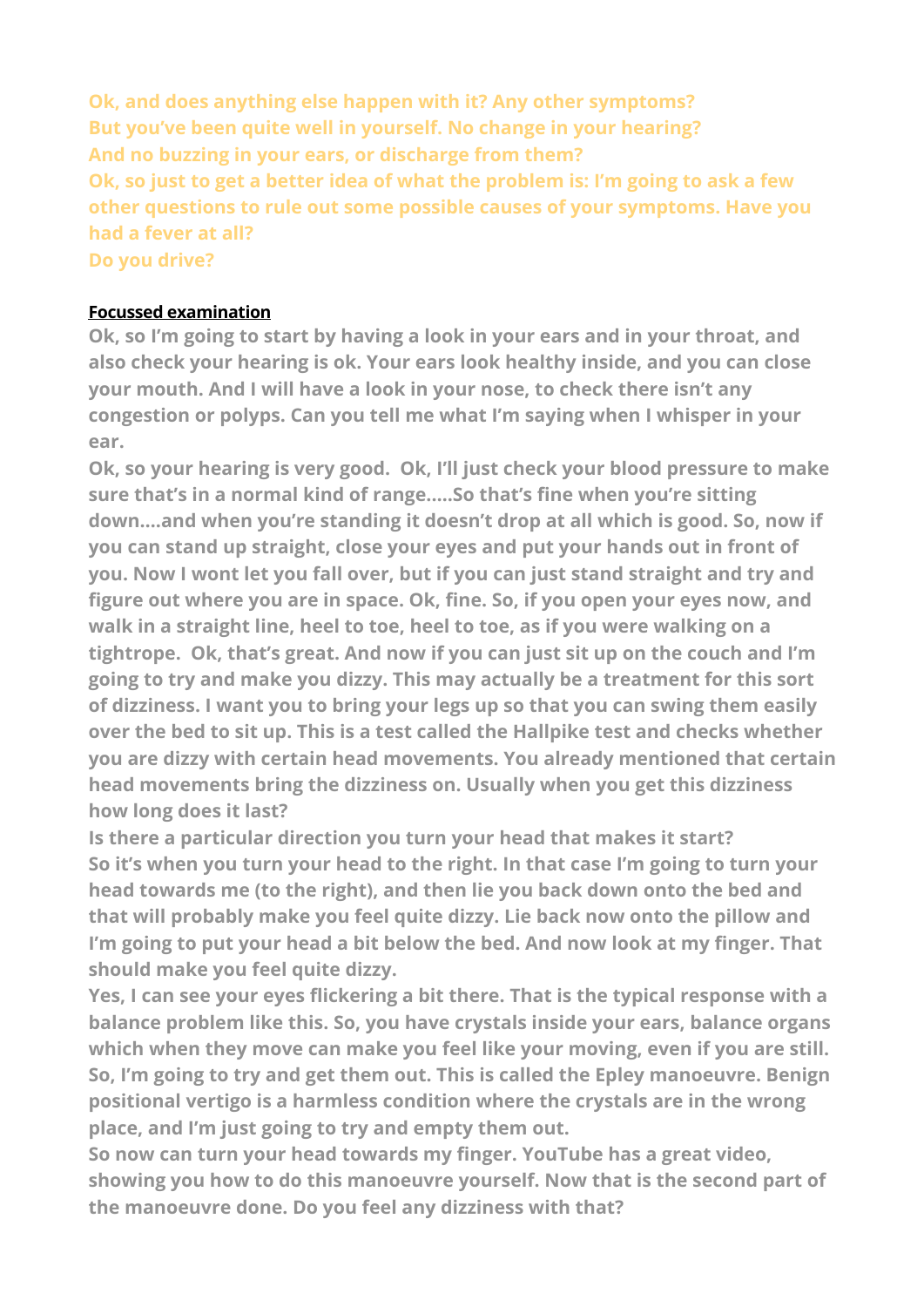**Ok, I'm going to keep you in that position for about 30 seconds. Now I would like you to turn your whole body to face that wall and now look at my finger, which is in the direction of that wall opposite you. Keep in that position for 30 seconds if you will. Okay, the next part, if you sit up, keep your legs flat on the bed but look to the wall on your left. Is that making you feel dizzy?** 

**So let me know when that dizziness is starting to improve. Is it getting any better now?** 

**Ok we will have to be a bit more patient. Is it any better now? So that's the fourth position of the Epley manoeuvre. Is it settled completely? So if you can look straight down in front of you, into your lap, this is the last part. I'm going to keep your looking down for about 30 seconds. Feeling comfortable? It might be a bit uncomfortable when you first stand up having done that, but when you're ready if you just come and have a sit at my desk and we will have a chat about it.** 

#### **Identify problem**

**I am certain you have a condition called benign positional vertigo. So I'm now going to do a treatment on you that may even cure this without tablets. So, you have crystals inside your ears, balance organs which when they move can make you feel like your moving, even if you are still. Benign positional vertigo is a harmless condition where the crystals are in the wrong place.** 

#### **Check understanding**

**So you're going to tell Neil about this when you get home? And what will you tell him about what the problem is? Do you have any questions?** 

#### **Develops management plan / shares management plan**

**So I'm now going to do a treatment on you that may even cure this without tablets. So, I'm going to try and get them out. This is called the Epley manoeuvre.** 

#### **Safety net and follow up**

# **Would you be keen to read some more about this?**

**Ok, so if you look into patient.info and look up this condition, it will tell you a bit more about it. It usually causes vertigo that lasts less than a minute. We don't really know why, sometimes it's related to viral infections and colds. It is possible that it will come back again, and if that is the case I'm more than happy for you to come in and do that manoeuvre for you again. Or if the manoeuvre is not working particularly well, we can give you some tablets that will sedate your balance organs. If you're getting a change in your hearing, a buzzing in your ear, or persistent vertigo, these signs suggest that there's a different cause for**